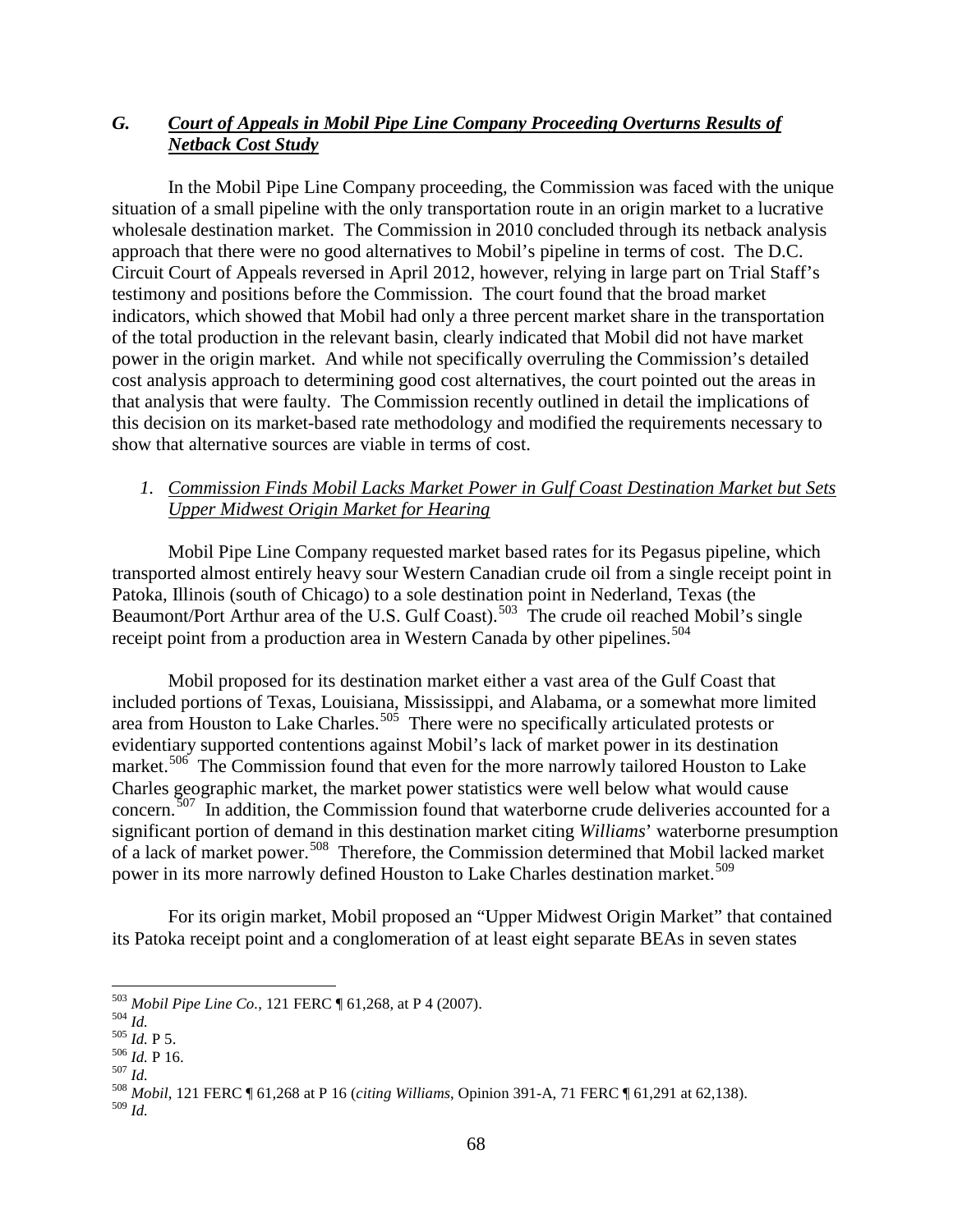(Minnesota, Wisconsin, Michigan, Illinois, Indiana, Ohio, and Kentucky).<sup>[510](#page-1-0)</sup> The intervenors contested the origin market as overly broad and unsupported by a netback cost analysis.<sup>[511](#page-1-1)</sup> The Commission cited the required netback analysis articulated in *Colonial*, and found that there was no cost based evidence in the record to determine Mobil's market power in the origin market.<sup>[512](#page-1-2)</sup> Therefore, the matter was set for hearing.<sup>[513](#page-1-3)</sup>

#### *2. Netback Analysis Reveals Mobil Has No Competition*

The Commission affirmed the judge's finding that Mobil had market power in its Upper Midwest origin geographic market even though the Pegasus pipeline transported only a small portion of the relevant product from the origin market. The finding was based on the netback cost analysis that found that shippers had no good alternatives to Mobil's pipeline in terms of netback price. The cost study found a high netback price for Mobil because it provided transportation service from the Upper Midwest to the Gulf Coast destination market, which offered a significantly higher wholesale price than other destination markets. At the time, Mobil was the only pipeline transportation option from the Upper Midwest to the Gulf Coast. In addition, the threshold price increase used to compare potential alternative sources of transportation was calculated from the benchmark of Mobil's transportation tariff, which was arguably well below the competitive rate as evidenced by the significant excess demand that existed for transportation services on the pipeline. Therefore, the Commission found that Mobil was a monopolist from its lone access to the Gulf Coast market and its ability to significantly raise its price above its current transportation rate.

Product Market. The Commission affirmed the judge's determination to limit the product market to the "transportation of Western Canadian heavy sour crude oil."<sup>[514](#page-1-4)</sup> The judge and the Commission focused their inquiry, as was done in *Buckeye*, on substitution factors, "i.e., whether alternatives are available that would constrain the exercise of market power by [Mobil] in the event it attempted to raise its rates."<sup>[515](#page-1-5)</sup> Mobil contended that it was capable of transporting all types of oil and the product market should not be so narrowly limited.<sup>[516](#page-1-6)</sup> Trial Staff also supported Mobil's broader product market definition to include the transportation of all crude  $\frac{1}{1}$ .[517](#page-1-7)

The Commission found that substitution for the transportation of other types of crude oil was not practically possible when viewed from an economic and operations standpoint. "Shippers have made a choice to ship Western Canadian heavy sour crude oil on the pipeline, which accounts for 98 percent of the volumes....<sup>[518](#page-1-8)</sup> Further, there was no evidence that Mobil could ship "sufficient amounts of non-heavy crude oil that would provide an ongoing business

- <span id="page-1-3"></span><span id="page-1-2"></span>
- 
- <span id="page-1-1"></span><span id="page-1-0"></span><sup>510</sup> *Id.* P 19.<br>
<sup>512</sup> *Id.* P 10.<br>
<sup>512</sup> *Id.* PP 22-23.<br>
<sup>513</sup> *Mobil*, 121 FERC ¶ 61,268 at P 24.<br>
<sup>514</sup> *Mobil*, 133 FERC ¶ 61,192 at PP 27-29.<br>
<sup>515</sup> *Id.* P 28.<br>
<sup>516</sup> *Id.* P 29.<br>
<sup>517</sup> *Id.* P 28.<br>
<sup>517</sup> *Id.* P
- <span id="page-1-5"></span><span id="page-1-4"></span>

<span id="page-1-7"></span>

<span id="page-1-6"></span>

<span id="page-1-8"></span>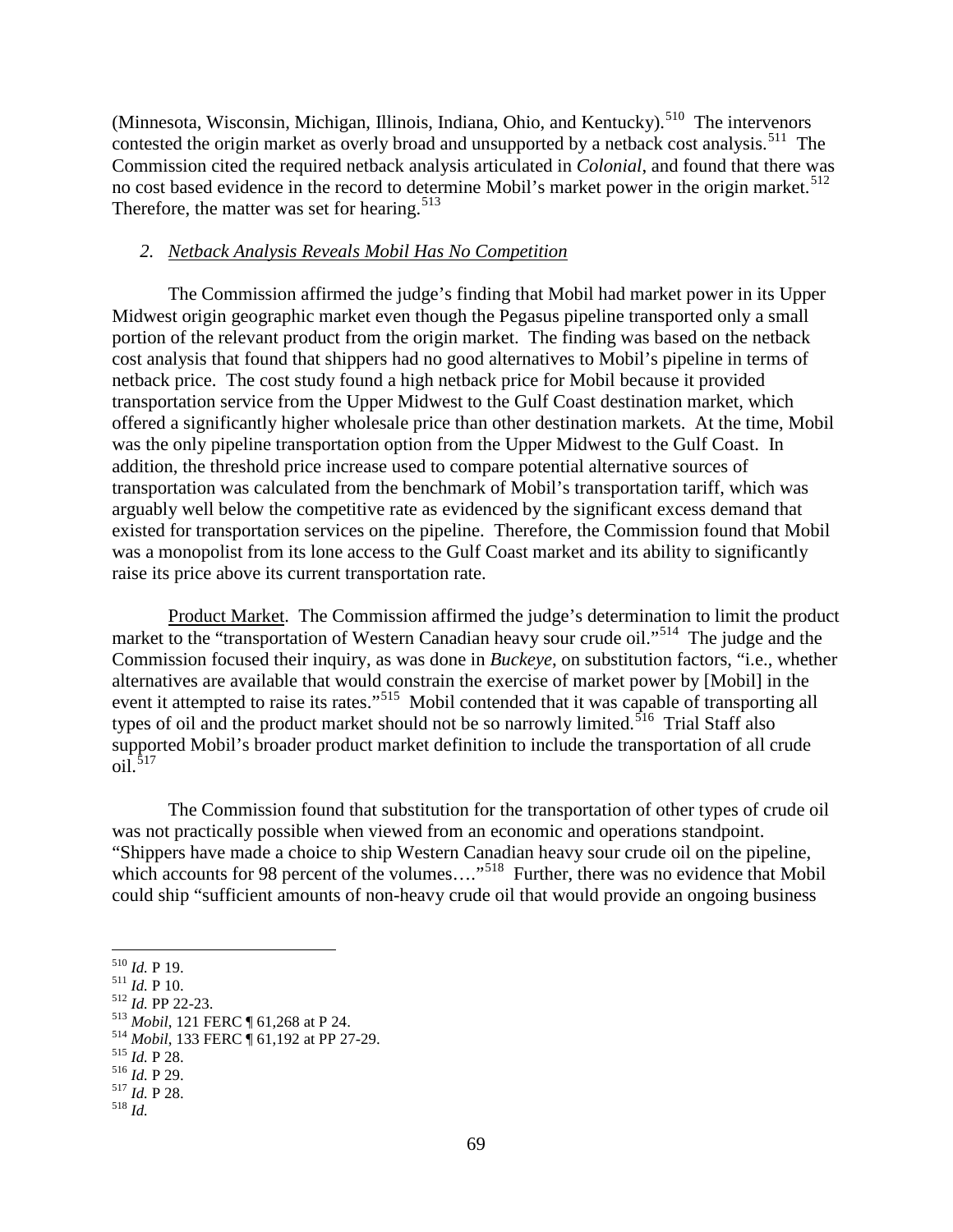opportunity for shippers."[519](#page-2-0) Therefore, the Commission affirmed the narrowly defined product market because other forms of crude oil were not practical substitutes to Western Canadian heavy sour crude.<sup>[520](#page-2-1)</sup>

Geographic Market and Alternative Sources of Transportation. The judge used a "threshold netback analysis," which first established a threshold netback price to compare all potential alternative sources of transportation.<sup>[521](#page-2-2)</sup> The threshold netback price was calculated by subtracting the netback payment shippers would receive on Mobil by a threshold price increase.<sup>[522](#page-2-3)</sup> The judge used a 15 percent increase in Mobil's transportation tariff rate as the threshold increase.<sup>523</sup> An alternative was considered a "good alternative" if it offered "shippers a netback greater than or equal to the threshold netback."<sup>[524](#page-2-5)</sup>

Mobil and Trial Staff contested each of the inputs into this netback analysis, and the use of a netback analysis at all under the circumstances of the case. First, they contended that Mobil's transportation tariff rate should not serve as the "competitive benchmark" from which to calculate the threshold price increase.<sup>525</sup> They asserted that Mobil's transportation rate could not be the competitive rate because there was excess demand on the pipeline (suggesting the tariff transportation rate was too low).<sup>[526](#page-2-7)</sup> The Commission agreed with the judge that excess demand in and of itself was not proof that the prevailing rate was unjust and unreasonable "because it would essentially eliminate the use of the tariff rate as the competitive rate...."<sup>[527](#page-2-8)</sup> The Commission reasoned that excess demand was likely to be present for any pipeline seeking market-based rates because an oil pipeline was unlikely to go through the exercise of seeking market-based rates unless there was some excess demand that would allow it to raise its rates above the cost-of-service or index rate.<sup>[528](#page-2-9)</sup>

Mobil also contested the use of the 15 percent increase in its transportation rate as the threshold price increase, and instead advocated for a 1-2 percent increase in the delivered product price as the appropriate threshold increase.<sup>529</sup> The Commission stated that the initial decision in *Buckeye*, subsequently affirmed by the Commission, adopted a 15 percent increase in the pipeline's tariff as the appropriate measure of market power.<sup>[530](#page-2-11)</sup> The contention that *Buckeye*'s finding as to market power was concerned with an increase in the delivered product

<span id="page-2-5"></span>

<span id="page-2-2"></span>

<span id="page-2-4"></span><span id="page-2-3"></span>

<span id="page-2-1"></span><span id="page-2-0"></span><sup>&</sup>lt;sup>519</sup> Mobil, 133 FERC ¶ 61,192 at P 28.<br><sup>520</sup> *Id.*<br><sup>521</sup> *Id.* P 14.<br><sup>522</sup> *Id.* PP 14-15.<br><sup>523</sup> *Id.*<br><sup>524</sup> Mobil, 133 FERC ¶ 61,192 at P 14. Specifically, and for illustrative purposes, the judge calculated a netback<br><sup></sup> price for the sale of Western Canadian crude on the Gulf Coast via Mobil's pipeline to average \$51.27 per barrel for the first 10 months of 2007. *Id.* P 34. Mobil's transportation tariff rate of \$1.218 multiplied by 15 percent would equal \$0.1827 and serve as the threshold price increase. *Id.* P 15. Therefore, if an alternative provided a netback price equal to or greater than \$51.0873 per barrel (\$51.27 minus \$0.1827) it would be considered a good alternative and included in the market power statistics.<br> $525$  *Id.* P 17.

<span id="page-2-8"></span><span id="page-2-7"></span><span id="page-2-6"></span><sup>526</sup> *Id.*<br>
527 *Mobil*, 133 FERC ¶ 61,192 at P 20.<br>
528 *Id.*<br>
529 *Id.* P 23.

<span id="page-2-10"></span><span id="page-2-9"></span>

<span id="page-2-11"></span><sup>529</sup> *Id.* P 23. <sup>530</sup> *Id.* P 24 (*citing Buckeye*, 50 FERC ¶ 63,011 at 65,049; *Buckeye*, Opinion No. 360, 53 FERC 61,473 at 62,666).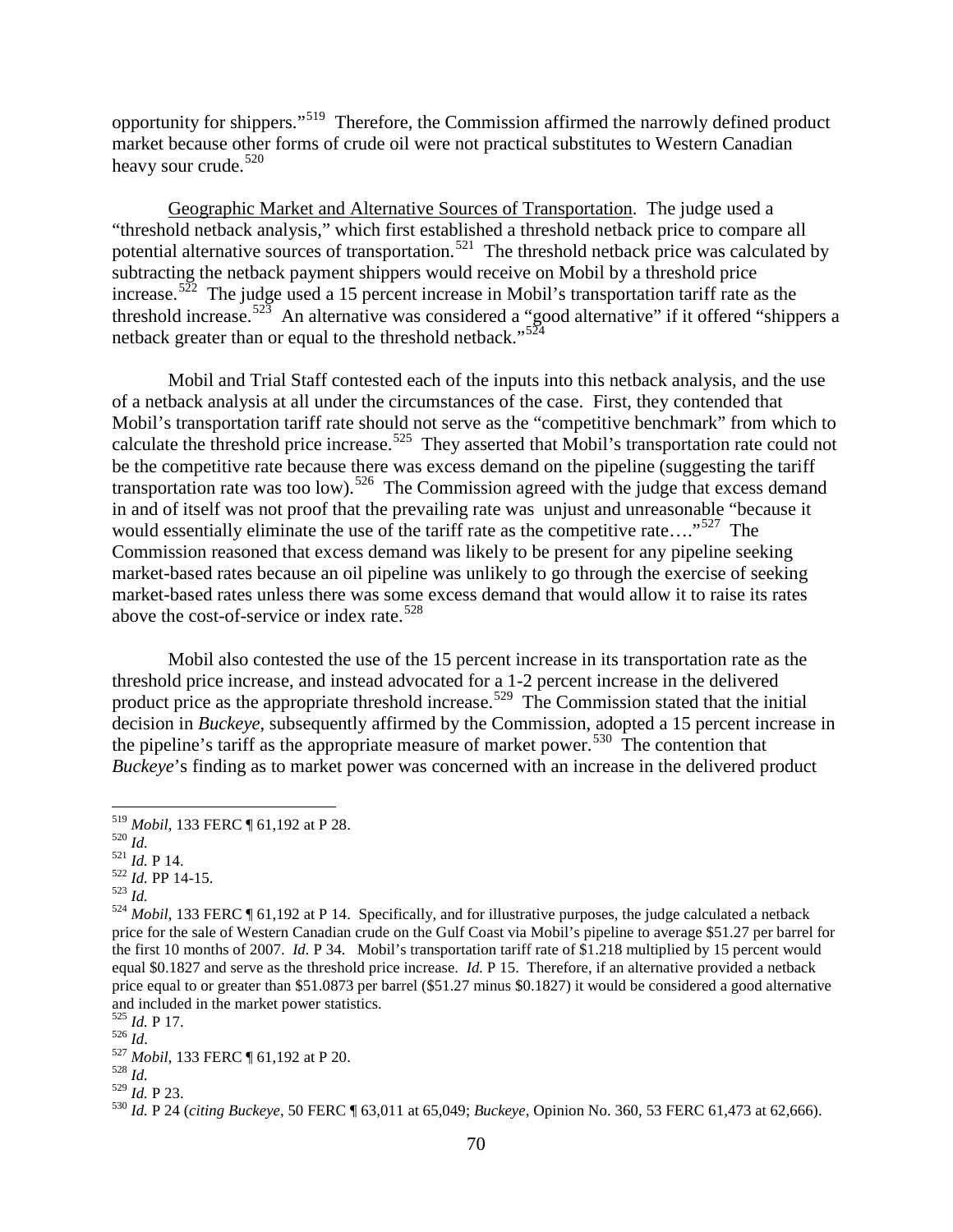price, not transportation rates, was disregarded. The Commission determined that netback prices or delivered product prices are used in the netback or laid-in cost study to determine viable alternatives, but the transportation rate must be used for the threshold price increase component of those detailed cost studies.<sup>531</sup> The Commission reasoned that "[s]ince an oil pipeline can only increase its transportation rates, tying the increase to any other benchmark would not make any sense."<sup>[532](#page-3-1)</sup> Further, linking the threshold price increase to the commodity price of oil as opposed to the transportation rate "would essentially allow pipelines to make massive price increases [if granted approval to charge market-based rates by the Commission] because transportation rates are a small portion of the overall delivered product price."<sup>533</sup>

In addition, Mobil and Trial Staff contested the use of a netback analysis at all, and instead advocated as was argued in *Explorer* and *Sunoco* for example, for the inclusion of all alternative suppliers that were actually used by current Mobil shippers.<sup>[534](#page-3-3)</sup> Mobil and Trial Staff contended that used alternatives necessarily had to be profitable from their use.<sup>535</sup> The Commission found that it "must use a netback analysis to determine whether an alternative was comparable in terms of price..." as opposed to the actual used alternative approach.<sup>[536](#page-3-5)</sup> The Commission determined that even if an alternative was used, and therefore, provided at least some positive netback, it may not provide enough of a netback price to serve as a check on an increase in rates reflective of market power.<sup>537</sup> The Commission found that only through a netback analysis could that be definitively established.<sup>[538](#page-3-7)</sup>

The Commission also affirmed the judge's exclusion of certain origin markets because the proposed alternative transportation sources in those markets were not good alternatives in terms of availability. Reiterating the capacity availability criterion articulated in *SFPP*, the Commission found that an alternative must have excess capacity and there must be an accessible route for shippers to reach that alternative.<sup>[539](#page-3-8)</sup>

The judge calculated a netback price based on ten months of data for the alternatives located in the Upper Midwest region and compared them to Mobil's netback price from the Gulf Coast. [540](#page-3-9) The judge concluded there were no good alternatives to Mobil's pipeline in terms of price.<sup>541</sup> Therefore, the judge determined the HHI was 10,000 with Mobil controlling a 100 percent market share.<sup>542 $\degree$ </sup> Based on its affirmance of the judge in most material respects, the Commission affirmed the determination that Mobil had market power in its origin market.

<span id="page-3-2"></span>

<span id="page-3-6"></span><span id="page-3-5"></span><span id="page-3-4"></span><span id="page-3-3"></span>

<span id="page-3-1"></span><span id="page-3-0"></span><sup>531</sup> *Id.*<br>
532 *Mobil*, 133 FERC ¶ 61,192 at P 24.<br>
533 *Id.*<br>
534 *Id.* P 32.<br>
535 *Id.*<br>
536 *Id.* P 41.<br>
537 *Mobil*, 133 FERC ¶ 61,192 at P 41.<br>
538 *Id.*<br>
539 *Id.* P 39.

<span id="page-3-7"></span>

<span id="page-3-9"></span><span id="page-3-8"></span><sup>&</sup>lt;sup>540</sup> *Id.* P 34.<br><sup>541</sup> *Id.* Specifically, the judge calculated a netback price of \$46.77 per barrel for alternatives in the Upper Midwest,

<span id="page-3-11"></span><span id="page-3-10"></span>well below the threshold netback price of \$51.0873 per barrel. *See Mobil*, 133 FERC ¶ 61,192 at PP 14-15, 34. <sup>542</sup> *Id.* P 35.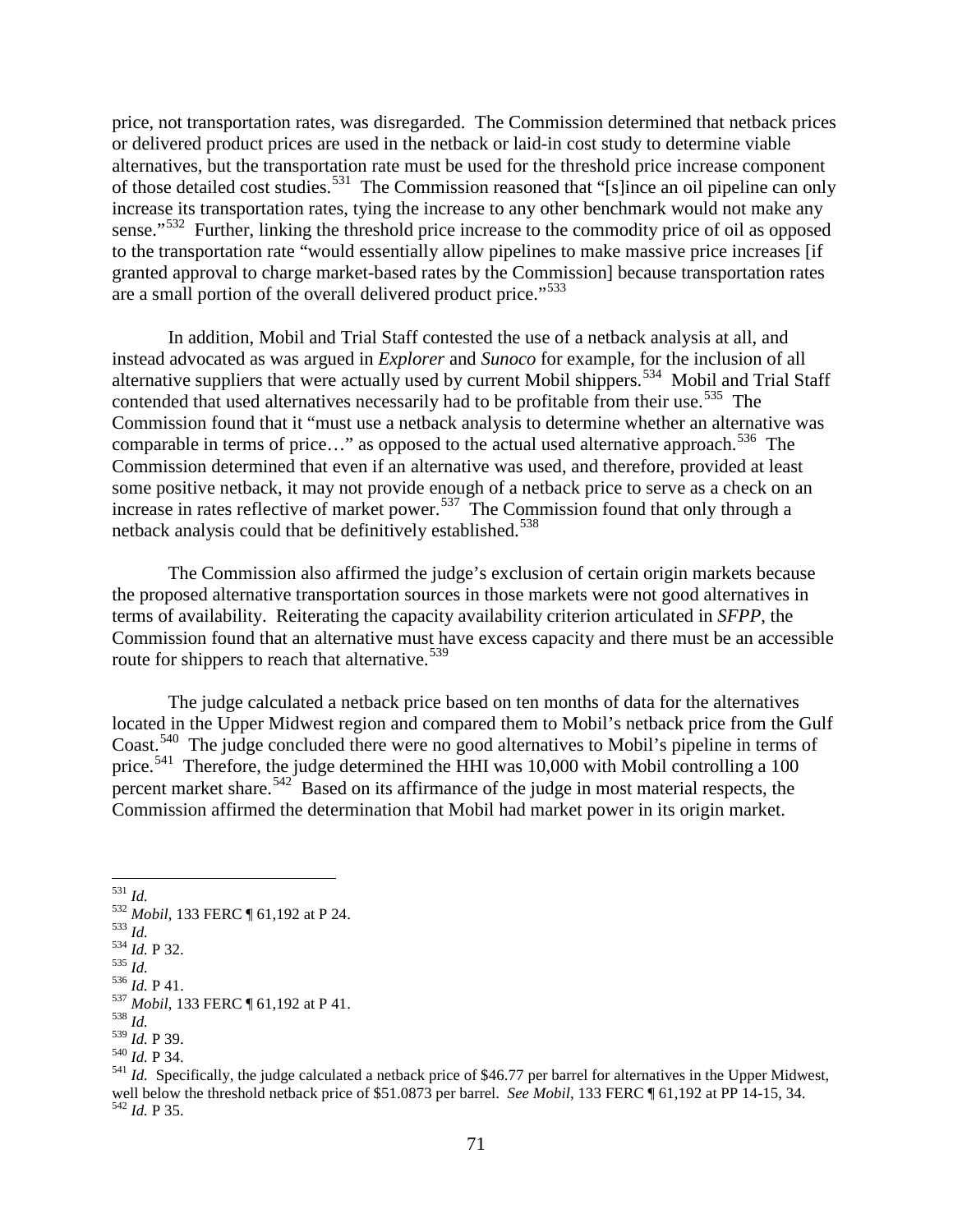Potential Competition and Broad Indicators of Market Power. The Commission rejected consideration of broad indicators that suggested Mobil did not have market power. For instance, Mobil and Trial Staff contended that Mobil could not exercise market power because of the small amount of Western Canadian crude oil that it actually transported relative to what was produced.<sup>[543](#page-4-0)</sup> Similarly, Mobil and Trial Staff contended that Mobil's entry into an already competitive market would prevent Mobil from exercising any market power.<sup>[544](#page-4-1)</sup> In addition, Trial Staff contended that the netback price differential in this case was simply the result of supply and demand of crude oil in the Midwest and Gulf Coast, not anything related to Mobil's transportation rate.<sup>[545](#page-4-2)</sup> Finally, Mobil contended that potential competition should impact the market power analysis.<sup>546</sup> The Commission rejected the consideration of potential competition and the other cited broad indicators of a lack of market power as "only appropriate in a close case" and unnecessary given Mobil's clear market power in its origin market under the netback analysis.<sup>[547](#page-4-4)</sup>

Therefore, the Commission affirmed the judge's netback analysis that calculated alternatives to the Midwest in comparison to Mobil's Gulf Coast destination. Given the large netback differential from the disparity in the wholesale price of crude, the judge and the Commission found there were no good alternatives to Mobil's transportation route to the Gulf Coast.

## *3. D.C. Circuit Court of Appeals Finds Broad Market Indicators Clearly Evidence Mobil Lacked Significant Market Power*

In reviewing the Commission decision in *Mobil*, the D.C. Circuit Court of Appeals found that the broad market indicators, including Mobil's mere three percent market share in the transportation of Western Canadian crude and its entry into an already competitive market, clearly evidenced a lack of market power. Therefore, the court vacated the Commission's denial of Mobil's application for market-based rate authority as unreasonable. The court did not, however, directly overrule the Commission's requirement for a detailed cost analysis to justify the cost competitiveness of proposed alternative sources of transportation.

The court began with a brief description and history of Mobil's Pegasus pipeline. Until April 2006, Pegasus transported about 66,000 barrels of crude oil each day from the Gulf Coast to the Midwest.<sup>548</sup> Development of Western Canadian oil sands, however, caused Mobil to reverse the direction of the pipeline to transport Western Canadian crude southward.<sup>549</sup> "Importantly, Pegasus transports only about 66,000 barrels of Western Canadian crude oil each day—which is about three percent of the 2.2 million barrels of Western Canadian crude oil produced each day."[550](#page-4-7) The court also recounted the procedural history of the case, and quoted

<span id="page-4-3"></span><span id="page-4-2"></span>

<span id="page-4-1"></span><span id="page-4-0"></span><sup>543</sup> *Id.* P 50. <sup>544</sup> *Id.* P 51. <sup>545</sup> *Id.* P 52. <sup>546</sup> *Mobil*, 133 FERC ¶ 61,192 at P 48. <sup>547</sup> *Id.* at P 54. <sup>548</sup> *Mobil*, 676 F.3d at 1100. <sup>549</sup> *Id.* <sup>550</sup> *Id.* at 1100-01.

<span id="page-4-4"></span>

<span id="page-4-5"></span>

<span id="page-4-7"></span><span id="page-4-6"></span>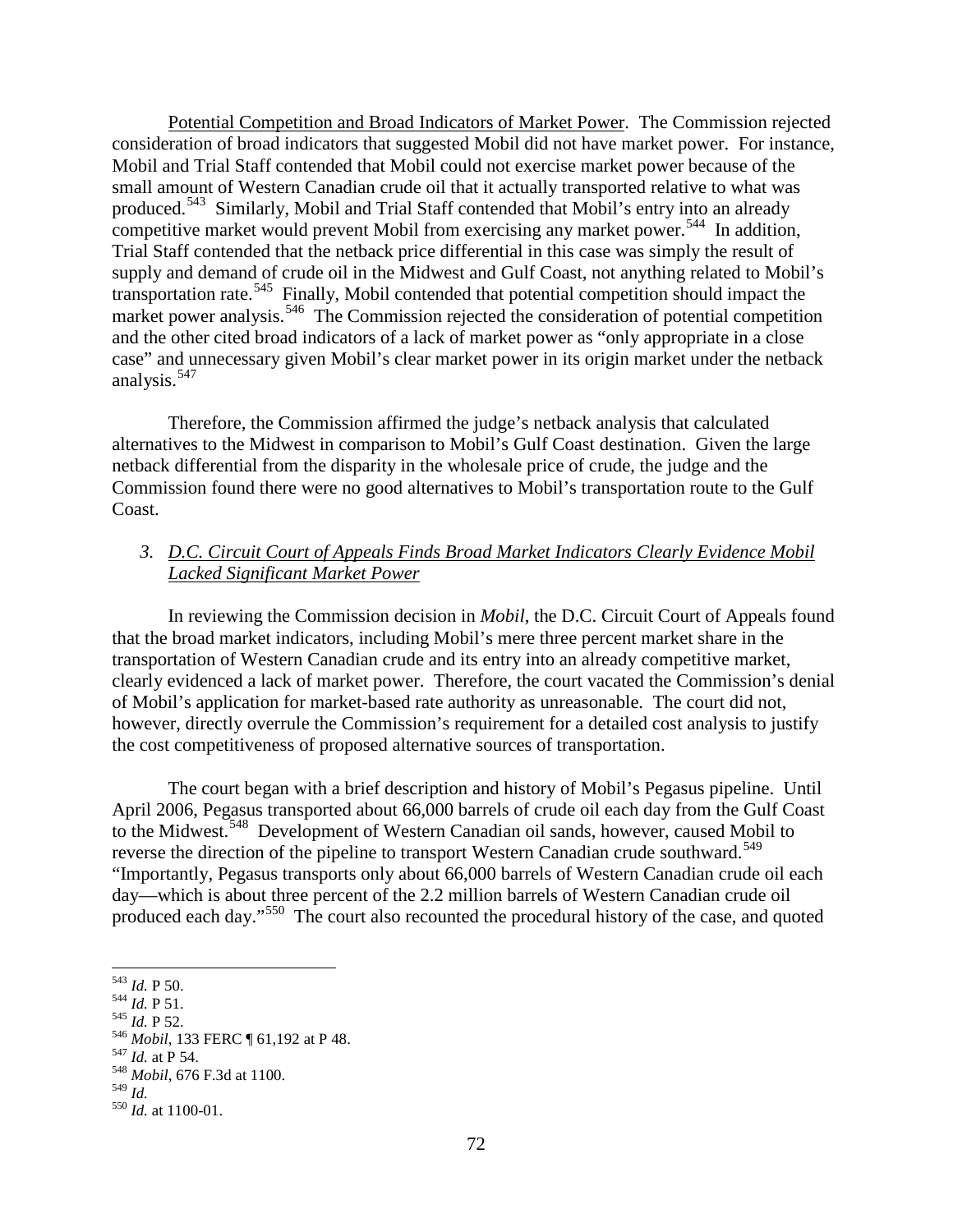Trial Staff's testimony at length on the reasons why Staff supported a finding that Mobil lacked market power in its origin market. $551$ 

Since Pegasus transported almost exclusively Western Canadian crude oil, the court found that the proper market to consider was the transportation of all Western Canadian crude oil.<sup>[552](#page-5-1)</sup> Therefore, the court held that the proper inquiry was:

[W]hether producers and shippers of Western Canadian crude oil must rely so heavily on Pegasus for transportation of their crude oil that Pegasus can be said to possess market power—that is, whether Mobil could profitably raise rates on Pegasus above competitive levels for a significant period of time because of a lack of competition.<sup>[553](#page-5-2)</sup>

The court found that potential competitive alternatives included "pipelines that transport crude oil out of the area" and "local refineries."[554](#page-5-3)

The court concluded that the answer to whether Mobil had market power was an "emphatic no," given that Pegasus transported only three percent of the Western Canadian crude oil produced each day.[555](#page-5-4) "As the staff noted, the critical statistic is that about 97 percent of Western Canadian crude oil gets to refineries by means other than Pegasus."<sup>[556](#page-5-5)</sup> The court also highlighted the fact that Pegasus was a new entrant into an already competitive market. Again citing Trial Staff, the court found that logic dictated that a further entrant would increase competition, not render the market uncompetitive.<sup>[557](#page-5-6)</sup>

While not overruling the Commission's requirement for a detailed cost study to justify alternative sources of transportation, the court pointed out faulty areas in that analysis. First, the court noted that the Commission's analysis showed that Mobil could raise its rates 15 percent above its current transportation tariff rate if it was allowed to charge market-based rates. The court found this revelation unremarkable, and determined the Commission's error was in using Mobil's regulated tariff rate as the competitive benchmark:

As FERC's expert staff explained, the 15 percent figure demonstrates only that Pegasus's regulated rate is below the competitive rate. The regulated rate does not reflect Pegasus's full value to Western Canadian crude oil producers and shippers. Therefore, the possibility that the market rate might be higher than the regulated rate does not show that Pegasus possesses market power.<sup>[558](#page-5-7)</sup>

Therefore, similar to the findings by the Commission in the *Williams* and *Explorer* proceedings, the court found that the ability to increase price was not necessarily indicative of market power.

<span id="page-5-2"></span>

<span id="page-5-1"></span><span id="page-5-0"></span><sup>551</sup> *Id.* at 1101-02.<br>
553 *Id.* at 1102.<br>
553 *Mobil*, 676 F.3d at 1102.<br>
555 *Id.* at 1102-03.<br>
555 *Id.* at 1103.<br>
557 *Id.*<br>
558 *Mobil*, 676 F.3d at 1103-04.

<span id="page-5-3"></span>

<span id="page-5-4"></span>

<span id="page-5-5"></span>

<span id="page-5-6"></span>

<span id="page-5-7"></span>